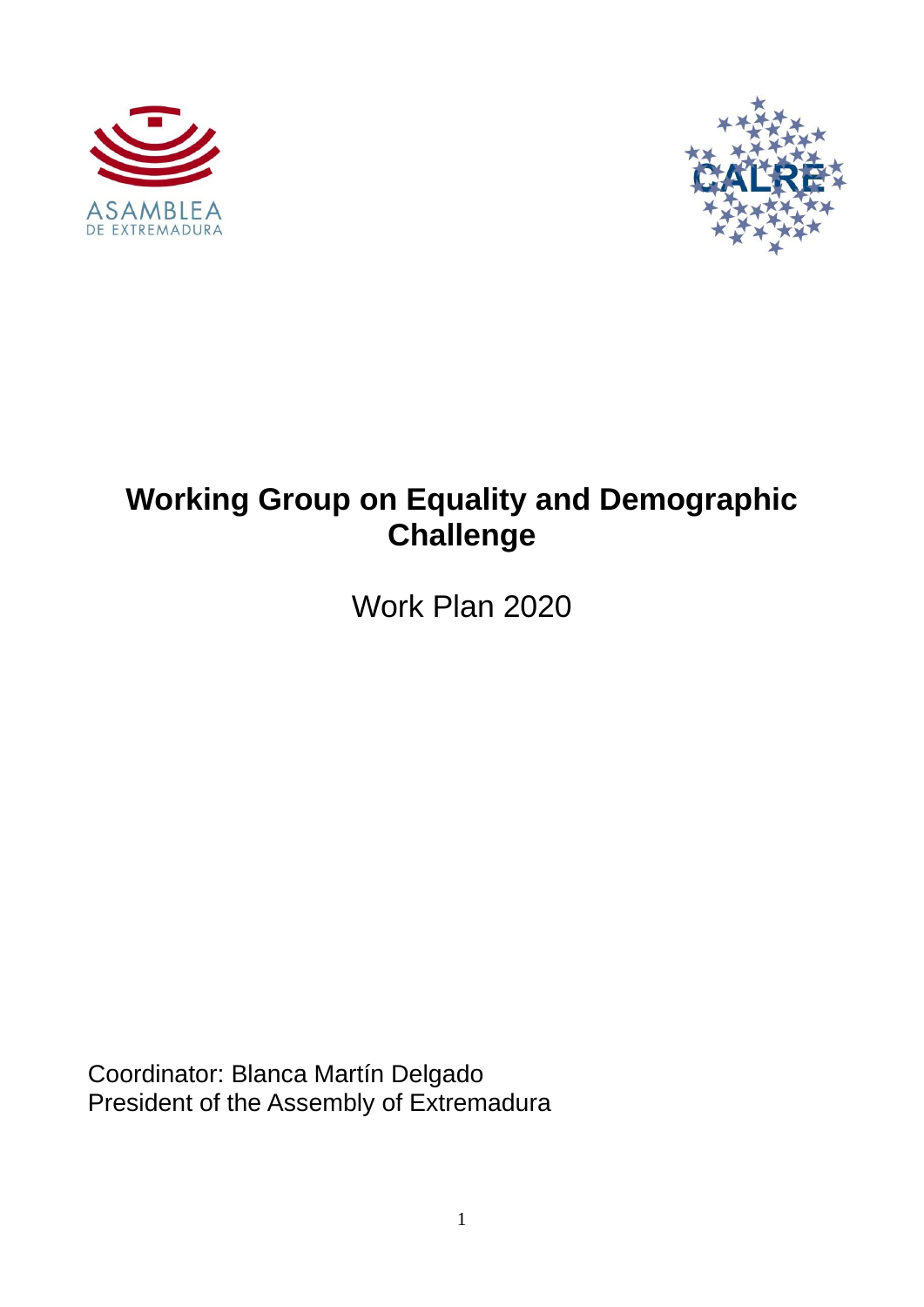



## Index

| 3 Objectives and Lines of Action for 2020 10 |  |
|----------------------------------------------|--|
|                                              |  |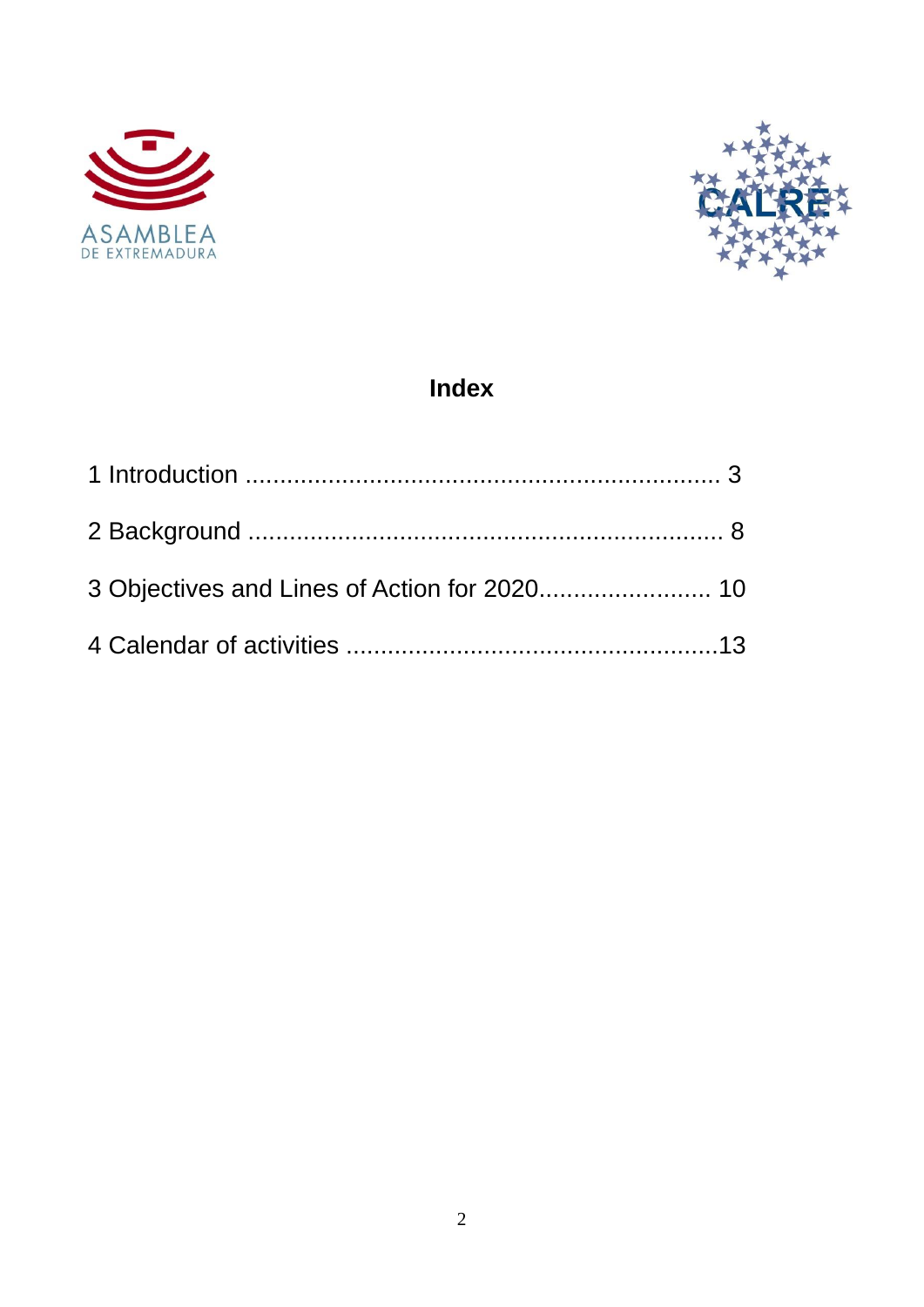



#### **1 Introduction**

The economic and social progress experienced in Europe in recent years is unquestionable, but so is the evidence that this **progress has not eradicated existing**  inequalities between regions<sup>1</sup>. Organisations such as the International Monetary Fund warn that such inequalities persist and might increase due to factors such as climate change<sup>2</sup> . **The crisis has entrenched territorial inequalities, and wealth is increasingly concentrated in Europe's large capitals.** In 2017, EUR 168 700 was the gap in GDP per capita, in terms of purchasing power parity, between Europe's richest region, in the west of Greater London, and the poorest in Extremadura, Spain. According to Eurostat data, the difference between the two has grown by 41 % in just ten years.

Geography and urban planning matter. **In the 28 Member States of the European Union, 113 million people live in poor households or at risk of social exclusion. In 14 Member States, this risk is higher in rural areas**<sup>3</sup>. It is the lack of opportunity and absence of basic public services that largely explains the "rural exodus" to urban centres. **More than 40 per cent of the Spanish territory has alarmingly low population densities.** They account for more than 60 % of the total number of municipalities and only 3 % of the total population. In view of this circumstance, **an ageing population is not the only main challenge to face.The aim is to broaden the focus and include the loss of population of many municipalities, the low density and the negative natural growth. In short, it is a question of tackling the demographic challenge**.

Over the last few years, **initiatives to address this global challenge have increased both at European, national and regional levels.** The European Parliament's Committee on Regional Development in its report "on the deployment of cohesion policy instruments by regions to address demographic change" notes that this is one of the biggest challenges faced by the European Union<sup>4</sup>.

<sup>1</sup> CoR. (11 September 2019). Regional Social Scoreboard: New research shows 80 % of EU regions making progress but regional inequalities persist. Retrieved from: [https://cor.europa.eu/en/news/Pages/regional-social](https://cor.europa.eu/en/news/Pages/regional-social-scoreboard.aspx)[scoreboard.aspx](https://cor.europa.eu/en/news/Pages/regional-social-scoreboard.aspx)

<sup>2</sup> PARDO, P. (16 October 2019). *The IMF expects climate change to increase inequality between "rich Spain" and "poor Spain."* El Mundo. Retrieved from:

<https://www.elmundo.es/economia/macroeconomia/2019/10/16/5da612affdddffe5198b4656.html>

<sup>3</sup> GRASSO, D. (8 October 2019). *Urban or rural inequality? How geography determines the risk of poverty in the EU.* El País. Retrieved from: https://elpais.com/internacional/2019/10/08/sonar\_europe/1570532089\_506609.html

<sup>4</sup> EUROPEAN PARLIAMENT. Report "on the deployment of cohesion policy instruments by regions to address demographic change". Retrieved from: [http://www.europarl.europa.eu/doceo/document/A-8-2017-](http://www.europarl.europa.eu/doceo/document/A-8-2017-0329_ES.html?redirect) [0329\\_ES.html?redirect](http://www.europarl.europa.eu/doceo/document/A-8-2017-0329_ES.html?redirect)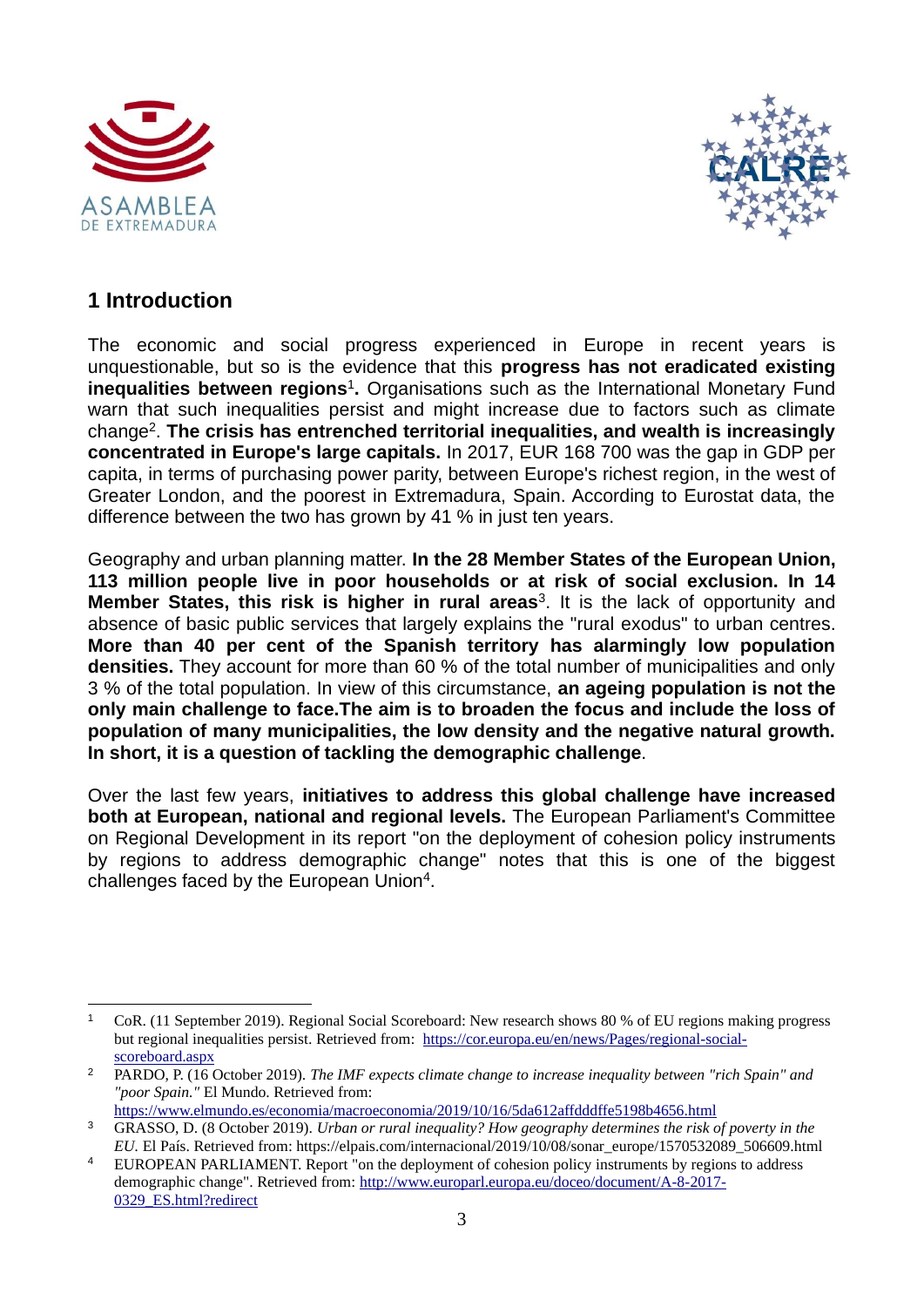



In Spain, the Government, together with the Autonomous Communities, is working on the development of a **National Strategy to Combat the Demographic Challenge**<sup>5</sup> **.** An **Interdepartmental Population Commission** has been set up in Extremadura<sup>6</sup>. The municipalities, grouped under the Spanish Federation of Municipalities and Provinces  $(FEMP)$ , have also put on the table possible solutions to this challenge<sup>7</sup>. In October 2016, provincial councils, town councils, *mancomunidades*[local authority associations], counties and social and business agents from all over Spain signed the "Montánchez Declaration on Depopulation in the Rural Environment" within the framework of the first conference of this kind, held in Cáceres.

At a **legislative level**, there have also been several initiatives implemented to address this issue. In 2016, the plenary of the **Senate** of Spain agreed to the creation of a **Special Research Committee on Demographic Evolution in Spain.** In 2013, the **Assembly of Extremadura** established a **Research Committee on Depopulation in the region**, which completed its work in 2015. In 2019, on the initiative from the Ciudadanos-Partido de la Ciudadanía parliament group and unanimously accepted, a **parliamentary intergroup was created to study depopulation in the region.**

The need to meet this challenge seems clear to institutions. However, in a **survey published by the Centre for Sociological Research (CIS)** in February 2019, **only 24.2 per cent of respondents said they had heard of Demographic Challenge.** However, 82.2 per cent said they knew about depopulation, and 91.7 per cent of ageing.

Demographic change is observed across all of Spain, but is most acutely strong in regions such as Extremadura, which have been impoverished as a result of the combination of territorial, demographic and socio-economic factors. This is **highlighted by the latest data published** by the National Statistical Institute (INE).

<sup>&</sup>lt;sup>5</sup> GOVERNMENT OF SPAIN. National Strategy to Combat the Demographic Challenge. Retrieved from: http://www.mptfp.es/portal/reto\_demografico/Estrategia\_Nacional.html

<sup>6</sup> DOE [Official Journal of Extremadura] DECREE 180/2019 of 26 November establishing the Interdepartmental Population Commission.

Retrieved from:<http://doe.gobex.es/pdfs/doe/2019/2310o/19040196.pdf><br>
<sup>7</sup> EEMP List of measures to combat dependence

<sup>7</sup> FEMP. List of measures to combat depopulation in Spain. Retrieved from: [http://www.femp.es/sites/default/files/doc\\_despob\\_definitivo\\_0\\_0.pdf](http://www.femp.es/sites/default/files/doc_despob_definitivo_0_0.pdf)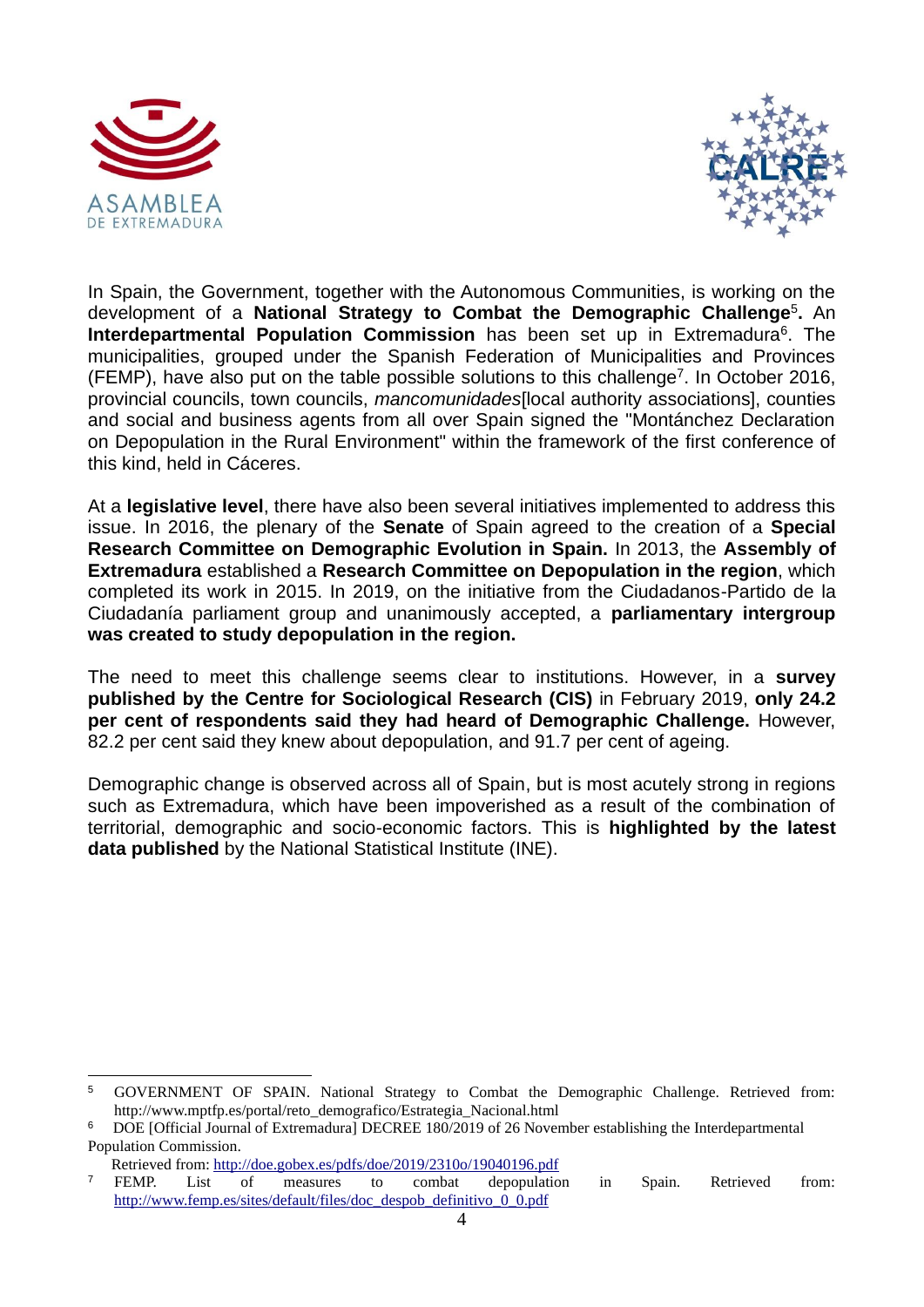



In the country as a whole, the resident population increased due to the influx of migrants. The positive migration growth offset the negative natural growth. Population increased in regions such as the Balearic Islands, Madrid and the Canary Islands, at the expense of the decline experienced by autonomous communities such as Extremadura, Asturias and Castilla y León.

Given that the **"rural exodus" has another side**, which concerns **urban concentration**, another issue should also be examined. In regions such as Extremadura, 53 per cent of its population lives in cities. The cities have become recipients of internal migration, resulting in the emptying of the rural areas $8$ .

| Comparison of demographic change in Spain by Autonomous Community |                             |                          |                          |                            |                             |  |
|-------------------------------------------------------------------|-----------------------------|--------------------------|--------------------------|----------------------------|-----------------------------|--|
|                                                                   |                             |                          | <b>NATURAL</b>           | <b>EXTERNAL</b>            | <b>INTERNAL</b>             |  |
| AC<br><b>ANDALUCIA</b>                                            | <b>JANUARY</b><br>8 427 404 | <b>JULY</b><br>8 446 561 | <b>GROWTH</b><br>$-3608$ | <b>MIGRATION</b><br>23 965 | <b>MIGRATION</b><br>$-1107$ |  |
|                                                                   | 1 320 586                   | 1 324 397                | $-2474$                  | 5 4 7 4                    | 837                         |  |
| <b>ARAGÓN</b>                                                     |                             |                          |                          |                            |                             |  |
| <b>ASTURIAS</b>                                                   | 1 022 205                   | 1 019 993                | $-4126$                  | 2 1 5 9                    | $-224$                      |  |
| <b>BALEARES</b>                                                   | 1 188 220                   | 1 198 576                | 219                      | 9015                       | 1142                        |  |
| <b>CANARY ISLANDS</b>                                             | 2 206 901                   | 2 2 2 0 2 7 0            | $-1429$                  | 14898                      | $-53$                       |  |
| <b>CANTABRIA</b>                                                  | 581 641                     | 581 949                  | $-1433$                  | 1606                       | 145                         |  |
| C. y LEÓN                                                         | 2 407 733                   | 2 402 877                | $-8007$                  | 4 2 4 1                    | $-1034$                     |  |
| <b>C-MANCHA</b>                                                   | 2 034 877                   | 2 038 440                | $-3285$                  | 6 2 2 4                    | 656                         |  |
| <b>CATALUÑA</b>                                                   | 7 566 430                   | 7 609 499                | $-4085$                  | 47 119                     | 147                         |  |
| <b>C.VALENCIANA</b>                                               | 4 974 969                   | 4 998 711                | $-5287$                  | 27 162                     | 1952                        |  |
| <b>EXTREMADURA</b>                                                | 1 065 424                   | 1 062 797                | $-2303$                  | 976                        | $-1283$                     |  |
| <b>GALICIA</b>                                                    | 2700441                     | 2698764                  | $-8426$                  | 7026                       | $-215$                      |  |
| <b>MADRID</b>                                                     | 6 641 648                   | 6 685 471                | 2840                     | 40 539                     | 552                         |  |
| <b>MURCIA</b>                                                     | 1 487 663                   | 1 494 442                | 356                      | 6 5 28                     | $-90$                       |  |
| <b>NAVARRA</b>                                                    | 649 946                     | 652 526                  | $-176$                   | 2 5 8 2                    | 184                         |  |
| PAÍS VASCO                                                        | 2 177 880                   | 2 181 919                | $-3644$                  | 8 0 8 2                    | $-369$                      |  |
| <b>LA RIOJA</b>                                                   | 313 571                     | 314 487                  | $-472$                   | 1 0 8 6                    | 310                         |  |
| <b>CEUTA</b>                                                      | 84 829                      | 84 434                   | 119                      | 57                         | $-570$                      |  |
| <b>MELILLA</b>                                                    | 84 689                      | 84 286                   | 219                      | 358                        | $-980$                      |  |
| <b>TOTAL</b>                                                      | 46 937 060                  | 47 100                   | 396                      | $-45002$                   | 209 097                     |  |

Source: Own elaboration with INE data (first half of 2019)

<sup>8</sup> ECONOMIC AND SOCIAL COUNCIL OF EXTREMADURA. Demographic Challenge and Territorial Balance in Extremadura. Retrieved from:

http://www.juntaex.es/filescms/presidencia/uploaded\_files/reto\_demografico/20180709\_Informe\_de\_Posicion\_ant e el Fenomeno Demografico y Territorial.pdf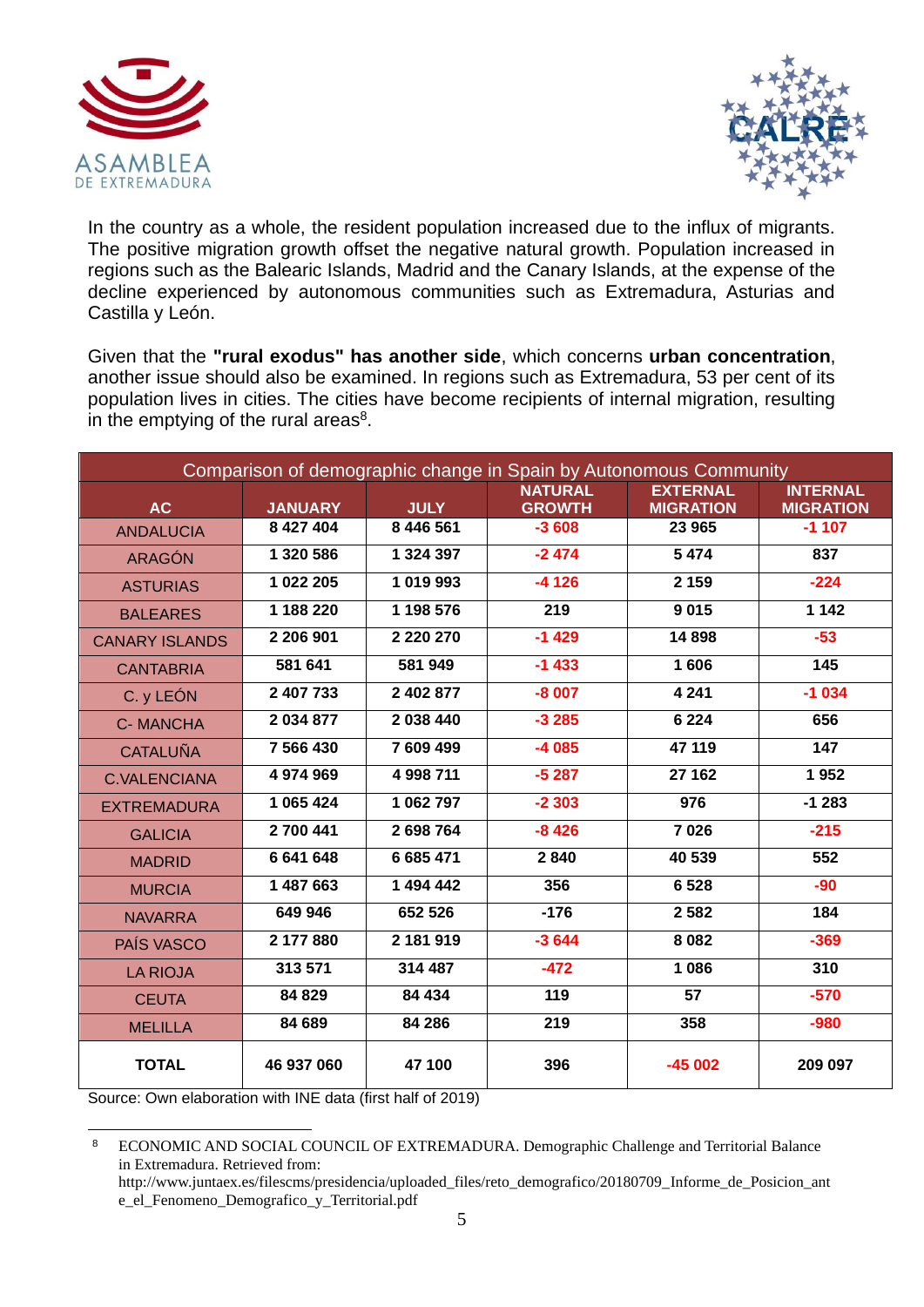



**Discussing demographic challenge** is also talking about depopulation and aging and **also about equality in its most cross-cutting sense**, since much of the demographic problems have to do with the differences that exist in the territories in terms of opportunities and public services; in short, in terms of quality of life.

In this respect, special mention should be made of the **absence of young and adult women in the rural areas.** Studies and the reality show that, while in medium and large towns the female population is higher, there is a deficit of women in small municipalities, all the greater the smaller the town. **In most of the national territory there has been an intense process of masculinisation.** In 2017, 2 out of 3 people who left small municipalities were women; 40 per cent of them were between 16 and 44 years old. The female population in rural areas is not only scarce, but also aged<sup>9</sup>.

**The year 2020 marks the 25th anniversary of the Beijing Declaration and Platform for Action.** The progress made since then is indisputable, but there is still a long way to go. Steps are being taken, but **almost half of the Member States are below 60 points out of 100 according to the measurements of the European Institute for Gender Equality.Gender-based violence** is the greatest exponent of inequality between women and men. It is a scourge that, in Spain, since 2003 when data started being recorded, has claimed the lives of 1 034 women.

Of particular concern is the number of complaints of abuse in which the ages of the offenders do not exceed 25 years old, as well as the increase in **group sexual assaults**, 63 in Spain alone in 2019<sup>10</sup>. The Extremadura Prosecutor's Office draws attention to the **relatively frequent use of the exemption** (no obligation to testify), **resulting in numerous proceedings dismissals** when the means of proof other than the victim's own statement does not support the accusation.

**Some glass ceilings** have been broken and women are increasingly holding political, economic and social positions, **but the female unemployment rate remains higher than that of men. It is a consequence, in part, from the fact that it is women who spend more time on unpaid work, care work**<sup>11</sup> .

<sup>9</sup> GOVERNMENT OF SPAIN. Depopulation, demographic challenge and equality. Retrieved from: [https://www.mptfp.gob.es/dam/es/portal/reto\\_demografico/Documentos\\_interes/Despoblacion\\_Igualdad.pdf0.pdf](https://www.mptfp.gob.es/dam/es/portal/reto_demografico/Documentos_interes/Despoblacion_Igualdad.pdf0.pdf)

<sup>10</sup> GEO SEXUAL VIOLENCE Data on group sexual assaults. Retrieved from: https://geoviolenciasexual.com/ <sup>11</sup> EIGE. Gender Equality Index 2019: Still far from the finish line Retrieved from: [https://eige.europa.eu/gender](https://eige.europa.eu/gender-equality-index/2019/ES)[equality-index/2019/ES](https://eige.europa.eu/gender-equality-index/2019/ES)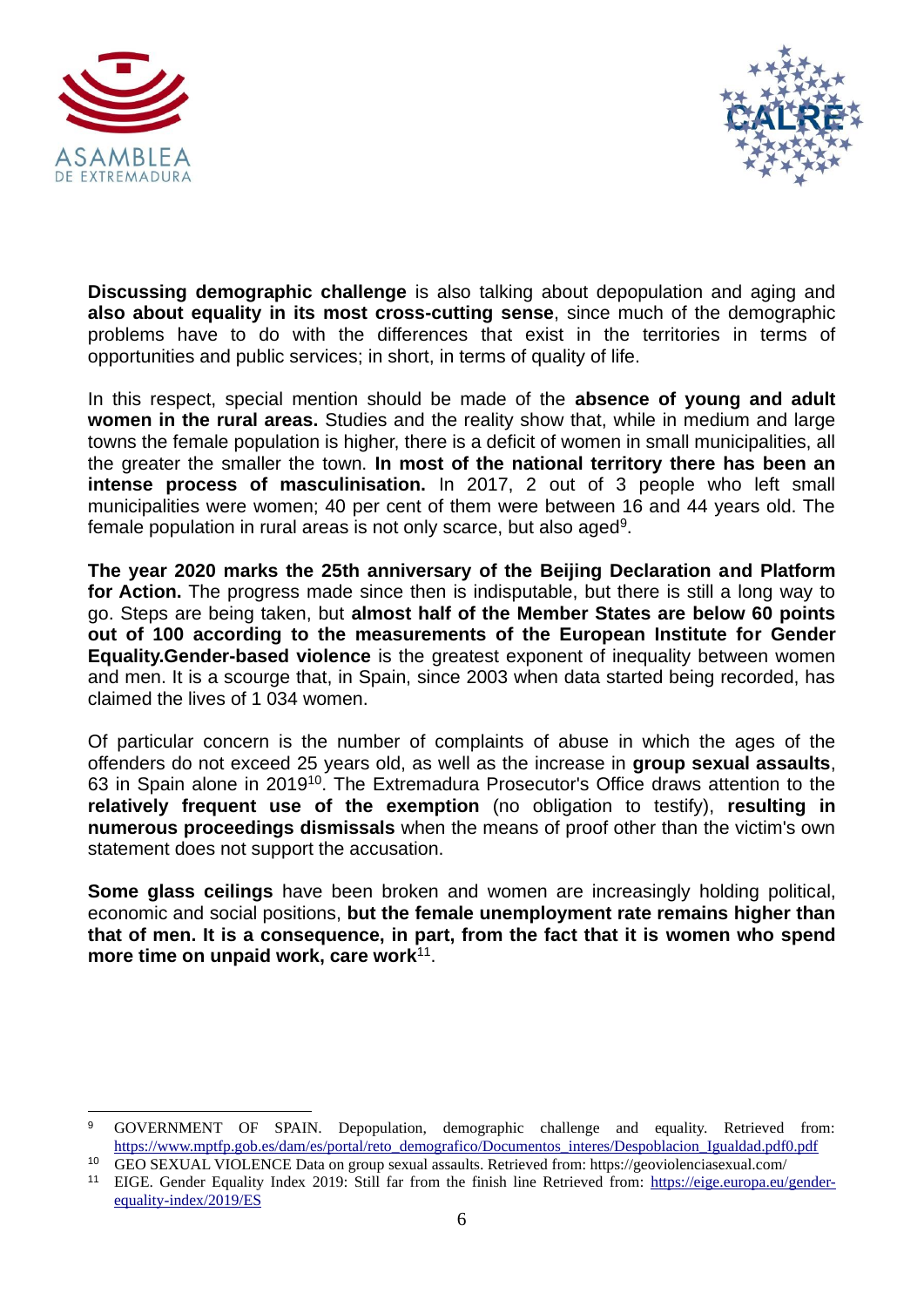



It is a task that requires time and great dedication and which, however, does **not count towards the Gross Domestic Product** of the countries despite the fact that some **studies already indicate that their professionalisation and outsourcing outside the family sphere should allow the development of a subsector** capable of generating jobs.

It is therefore crucial to **analyse the role and situation of women in rural areas, given that those who leave do so through education and specialisation** in tertiary activities and many of those who stay keep the roles related to care. Rural women federation call for a diversification of women's activities in rural areas, as one of the tools to tackle the demographic challenge<sup>12</sup>. Similarly, it is essential **to address the causes that explain the decision of postponing motherhood and fatherhood.** 

Within the European Conference of the Regional Legislative Assemblies (**CALRE**) we have **addressed regional imbalances, equality and depopulation through different working groups, but they have been examined as watertight compartments.** In the light of the above, it is **appropriate** for regional parliaments with legislative capacity to **analyse this issue in a cross-cutting and comprehensive manner.**

We are facing a **multifaceted global challenge** that has to do with **human mobility in its entirety**, both within the regions and outside them. The International Organization for Migration (IOM) itself notes in the study "Situation of the immigrant population in rural Spain and its contribution to rural development" that migration has slowed depopulation in many municipalities of the country<sup>13</sup>. The **demographic challenge cannot be understood without equality, or lack thereof.** Therefore, it must be tackled from all levels.

This working group aims to be a **forum for discussion and analysis to provide solutions to a common challenge** and, moreover, to do so from the place where the wills of all citizens, their regional parliaments, are represented.

<sup>12</sup> FADEMUR. FADEMUR women called for 11 measures "for equality and against depopulation". Retrieved from: [http://fademur.es/fademur/las-mujeres-de-fademur-reivindican-11-medidas-por-la-igualdad-y-contra-el](http://fademur.es/fademur/las-mujeres-de-fademur-reivindican-11-medidas-por-la-igualdad-y-contra-el-despoblamiento/)[despoblamiento/](http://fademur.es/fademur/las-mujeres-de-fademur-reivindican-11-medidas-por-la-igualdad-y-contra-el-despoblamiento/)

<sup>&</sup>lt;sup>13</sup> OIM. Situation of the immigrant population in rural Spain and its contribution to rural development. Retrieved from: https://spain.iom.int/sites/default/files/ESTUDIO%20OIM.pdf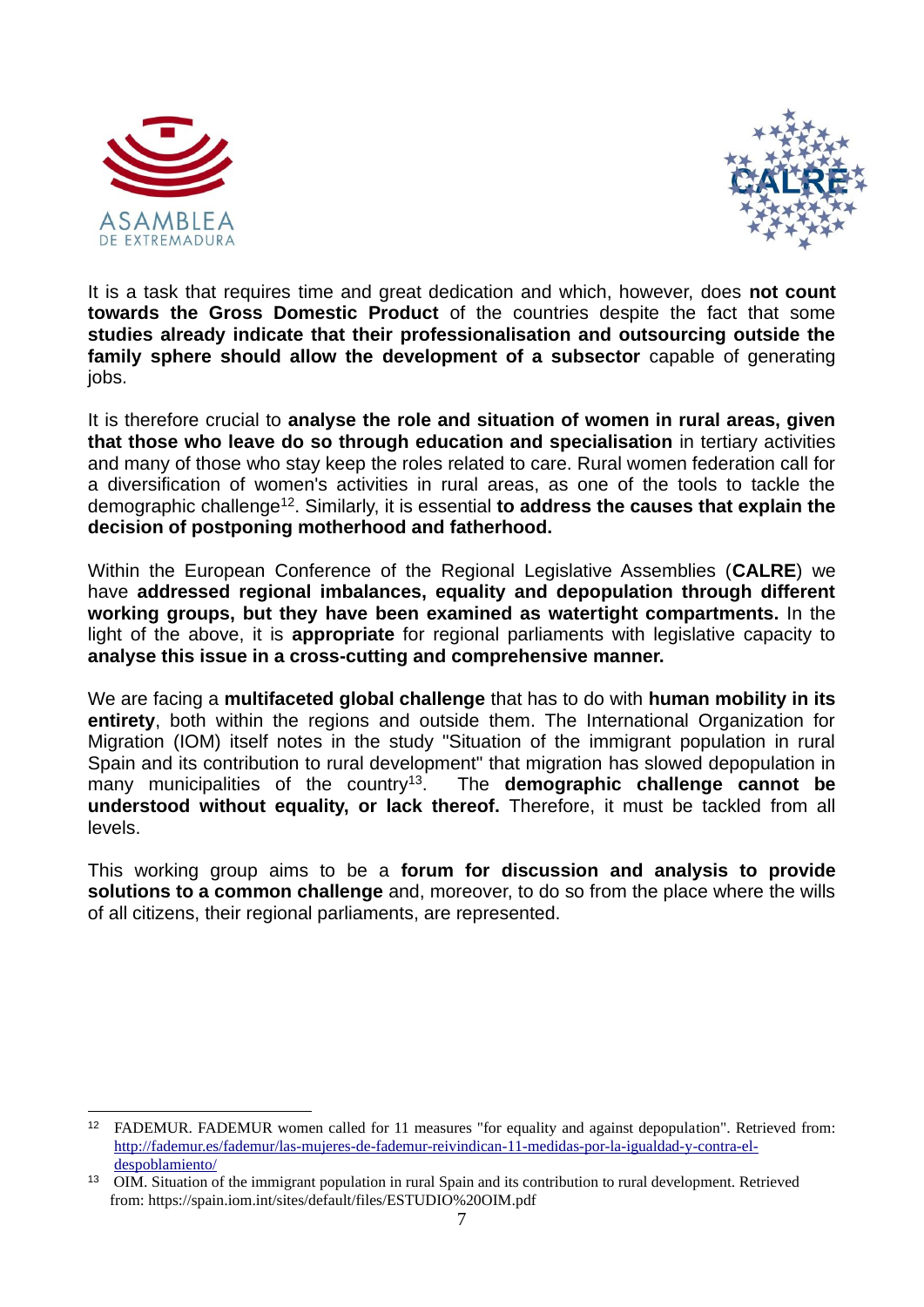



#### **2 Background**

Over the years, various working groups have addressed issues within CALRE relating to territorial balance, equality and depopulation and ageing.

The working group "**Balance between rural and urban as a guarantee of an integrative system**" was created by the plenary assembly of CALRE held in Mezzocorona-Trento on 4 and 5 October 2010 on the initiative of the Assembly of Extremadura. This group was born with a number of established objectives, including the **defence of territorial cohesion, the promotion of knowledge of the rural environment** as a social value and the European recognition of the importance of consolidating mechanisms to ensure balance.

For its part, the working group on "**Equality and Opportunities for Gender Equality**" was established at the CALRE plenary assembly held in L'Aquila on 25 and 26 November 2011, following the incorporation of an annex to the conference statement on "CALRE and gender representation in regional parliaments."

In **2012**, this group was coordinated by the Trentino-Alto Adige Regional Council, which conducted a comprehensive **study on the state of women's participation in the national and regional political spheres.** In **2013**, the Parliament of the Äland Islands was responsible of the coordination of the group. They proposed an **analysis of how political parties and CALRE regions promote and encourage women to stand as candidates** in electoral processes.

In 2014 there was a hiatus in the operation of the group, being resumed in **2015** by the National Assembly of Wales, who opted to **implement a forum for the discussion of experiences and strategies to increase women's participation in democracy.**

In **2016** the coordination of this group was exercised by the Assembly of Extremadura, which carried out an **analysis of the efforts of parliaments to become more gendersensitive institutions** that demonstrated the gap in equality existing in them. The meeting of presidents of regional parliaments held in Mérida also addressed the political and policy framework on equality in Europe.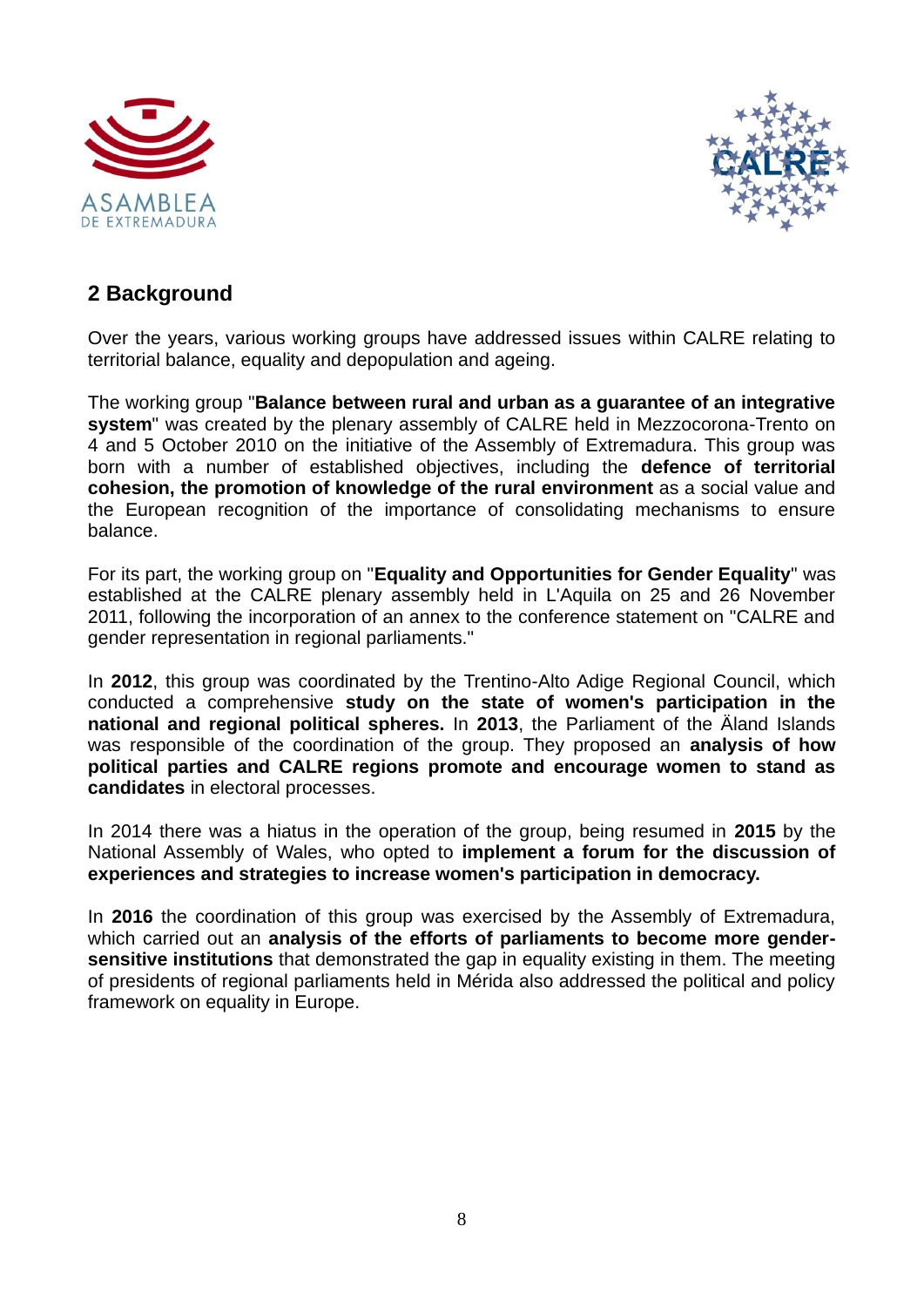



In **2017** it was also the Assembly of Extremadura that coordinated this group, which completed the analysis of the effort made by these institutions regarding nondiscrimination on the basis of sex reflecting on the existing *micromachismo* and **including the gender perspective in the preparation of budgets.** These issues were discussed at a meeting of presidents of regional parliaments in Cáceres, as well as taxation and gender equality.

In **2018** the Regional Assembly of Murcia was in charge of the coordination of the group. It set the objective of analysing data on the **disparity of income and remuneration between women and men, as well as reflection on the invisibility of unpaid work** and its impact on the economy and health and policies of work-life balance.

In addition, the **working group "Depopulation and Aging" was established at the CALRE General Assembly held in Varese in 2016 on the initiative from the Conference of Presidents of the Autonomous Parliaments of Spain (COPREPA)**, who at the meeting held that same year in Toledo agreed that the presidency of this working group was assumed by the Parliament of Castilla y León.

Thus, in 2017 and 2018, it was the Parliament of Castilla y León that coordinated the works. The work carried out in 2017 highlighted the **progressive abandonment of rural areas**, while in 2018 work focused on establishing **closer cooperation at European level to combat depopulation** and ageing, as well as as in the active participation of the group in Europe and the deepening of the shared knowledge of successful experiences in this field.

I can be noted that these areas have been analysed as if they were watertight compartments. Hence the proposal for the **creation of the "Equality and Demographic Challenge" group, an initiative to reflect from the cross-cutting and breadth of the view on this global issue in which regional parliaments**, where the will of citizens is represented , we have a lot to contribute.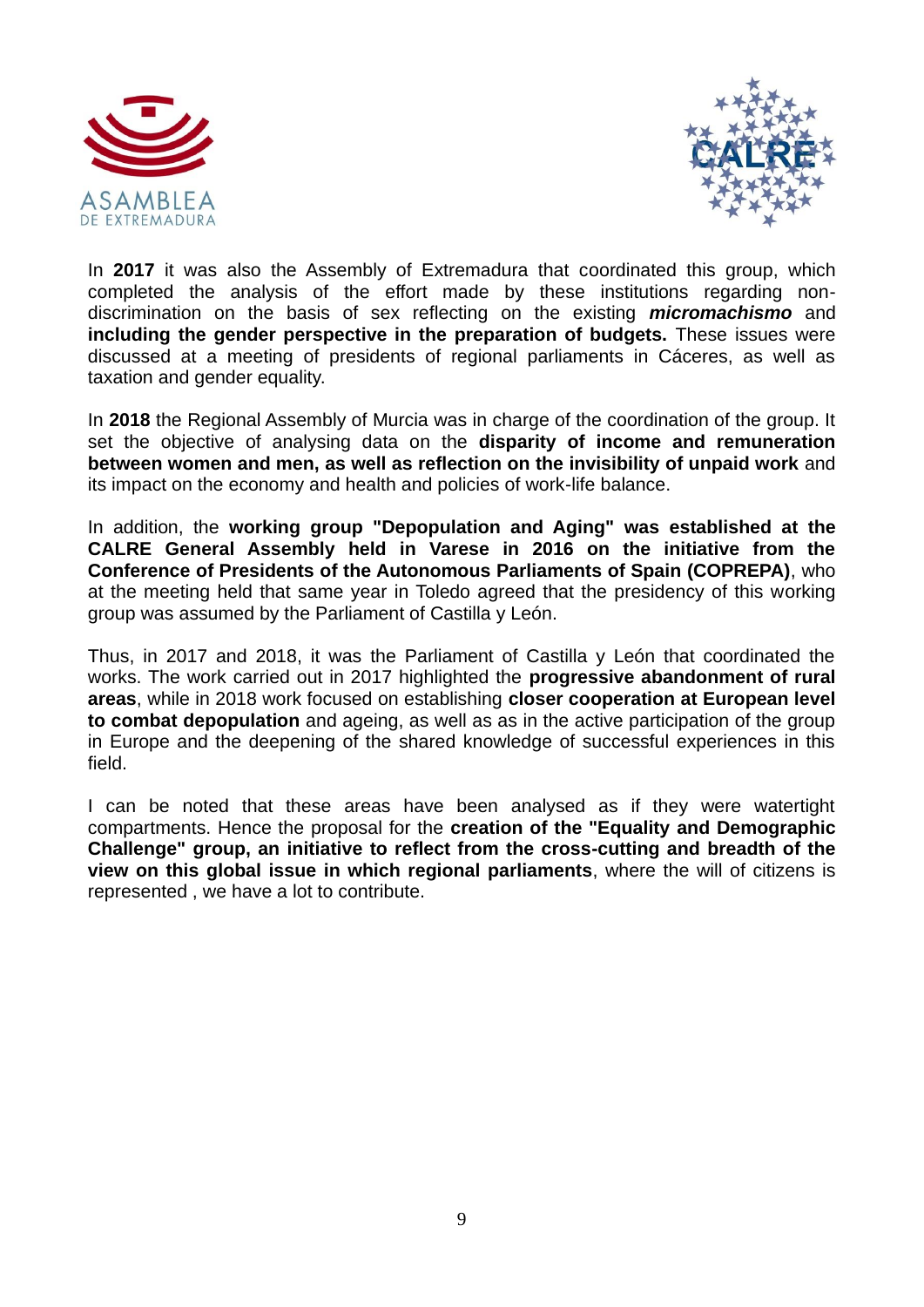



### **3 Objectives and Lines of Action for 2020**

In the light of the above, the demographic challenge cannot be understood if equality or lack of equality among all citizens as a whole is not taken into account.

So far, working groups developed within the framework of the Conference of European Regional Legislative Assemblies (CALRE) have addressed the phenomenon of depopulation and equality as watertight compartments. However, it is desirable that this **multifaceted global challenge should be analysed and examined in a more crosscutting and comprehensive manner.** 

This working group aims to be a **forum for discussion and analysis that addresses the causes and consequences that explain this phenomenon that affects the whole of Europe as a whole to propose solutions to this common challenge.** For this reason, throughout 2020 it intends to:

- **Collect and analyse data produced by European bodies** such as the Committee of the Regions and Eurostat to **determine the extent to which the crisis has contributed to strengthening territorial inequalities**, as well as to the extent to which geography, urban planning and basic public services determine the "rural exodus" to urban centres.
- **Map out and identify administrations, institutions and associations, at European, state, regional and municipal level, which have plans or actions to address the demographic challenge** in order to establish a kind of **common action plan or forum** concerning this common and global challenge.
- Check the **degree of knowledge that citizens have about this problem**, given that in Spain only 24.2 per cent of the population surveyed has heard about Demographic Challenge, to coordinate the efforts of awareness about this challenge.
- **Study the presence of this issue in European, State and regional legislation, as well as its degree of compliance,**taking into account that in February 2019 the European Parliament approved that depopulation should become a criterion when it comes to the distribution of Cohesion Funds.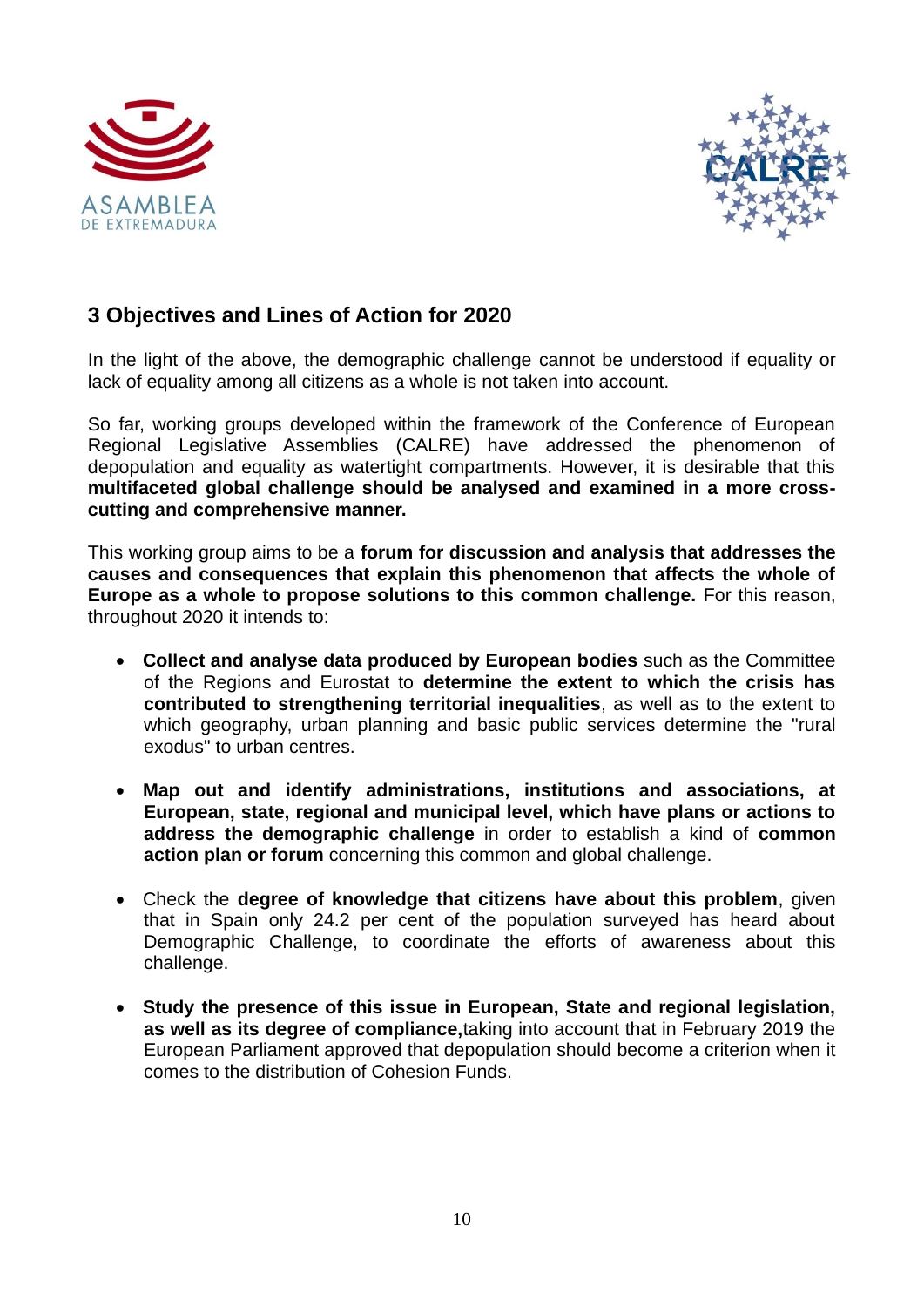



- **Encourage the Multiannual Financial Framework 2021-2027** to set forth policies that contribute to tackling the Demographic Challenge **by public administrations and institutions, but also networks such as the Southern Sparsely Populated Areas network and its counterpart in the north** of the continent, the Northern Sparsely Populated Areas.
- **Start collaboration and joint work with the European Commission, especially with the new Vice-Presidency of Democracy and Demographics of the European Commission**, ledby DubravkaSuica as European responsible for anything related to the demographic challenge.
- Foster **cooperation and joint work with the European Parliament Intergroup on Rural, Mountainous and Remote Areas**.(RUMRA& Smart Villages, the Intergroup on Rural, Mountainous and Remote Areas)
- **Analyse together with the academic field the role and situation of women in rural areas, as well as the proposals that are being made from organised civil society and public administrations** to enable women not to leave rural areas due to lack of opportunities or services, as well as conducting an analysis of public policies put in place to promote birth rates.
- **Resume the contact with the European Institute for Gender Equality** as well as discuss the **degree of compliance with the Beijing Declaration and Platform for Action as part of its 25th anniversary.**
- Collect data and case studies on **how migrants can help curb depopulation** and ensure rural, and also urban, development.
- **Promote the exchange of good practices**, experiences and strategies among CALRE members, as well as create a dedicated web space to the working group to exchange information and news.
- **Build relationships with other parliaments, European Union bodies and institutions and association**s to learn first-hand about the activities and policies developed in this regard.



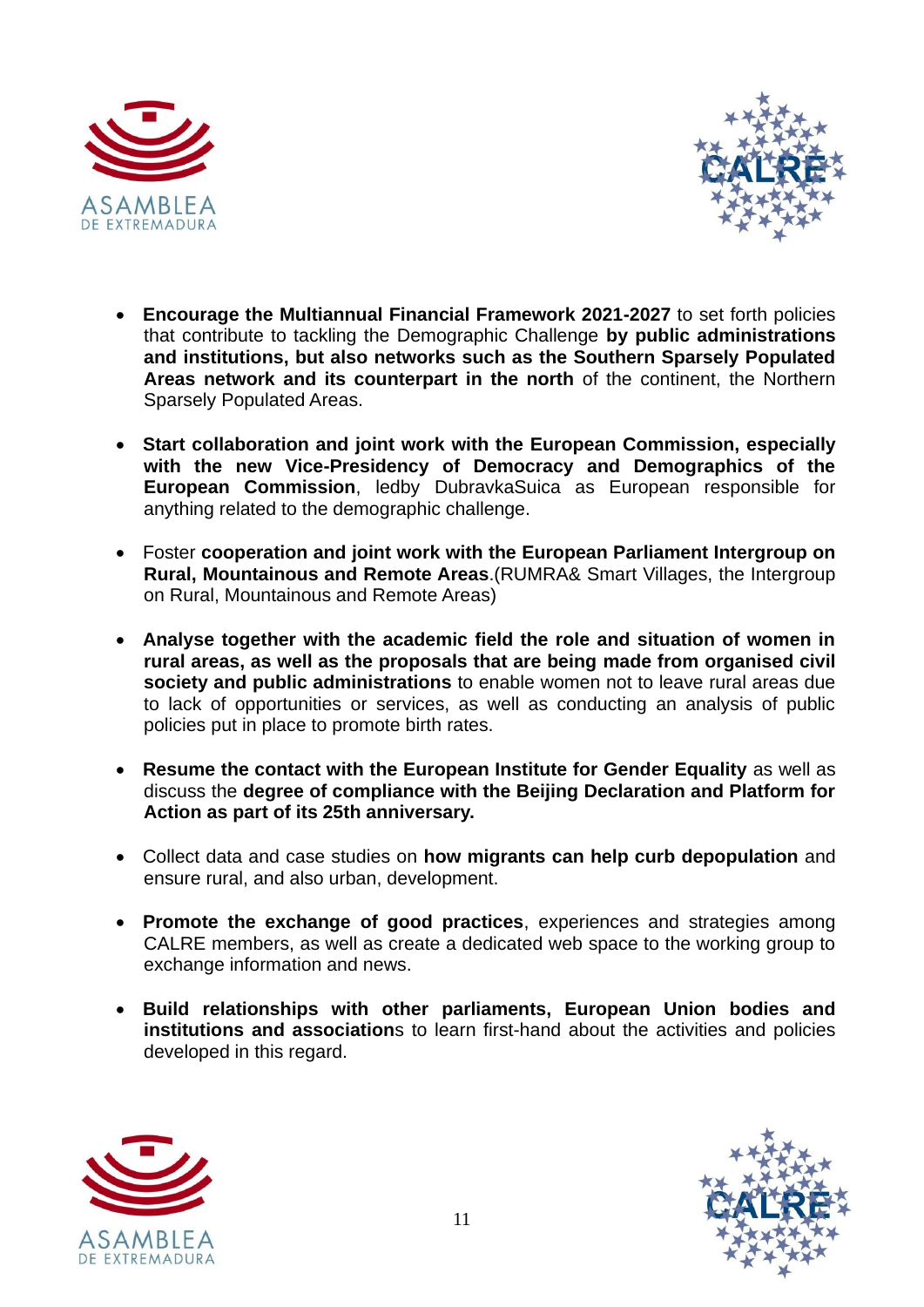- **Organise seminars and meetings** to present the results of the studies and analyses carried out, as well as a forum among the presidents of the European regional legislative assemblies.
- The Assembly of Extremadura will present to CALRE **a report with all the activities carried out**, as well as a final report of conclusions.